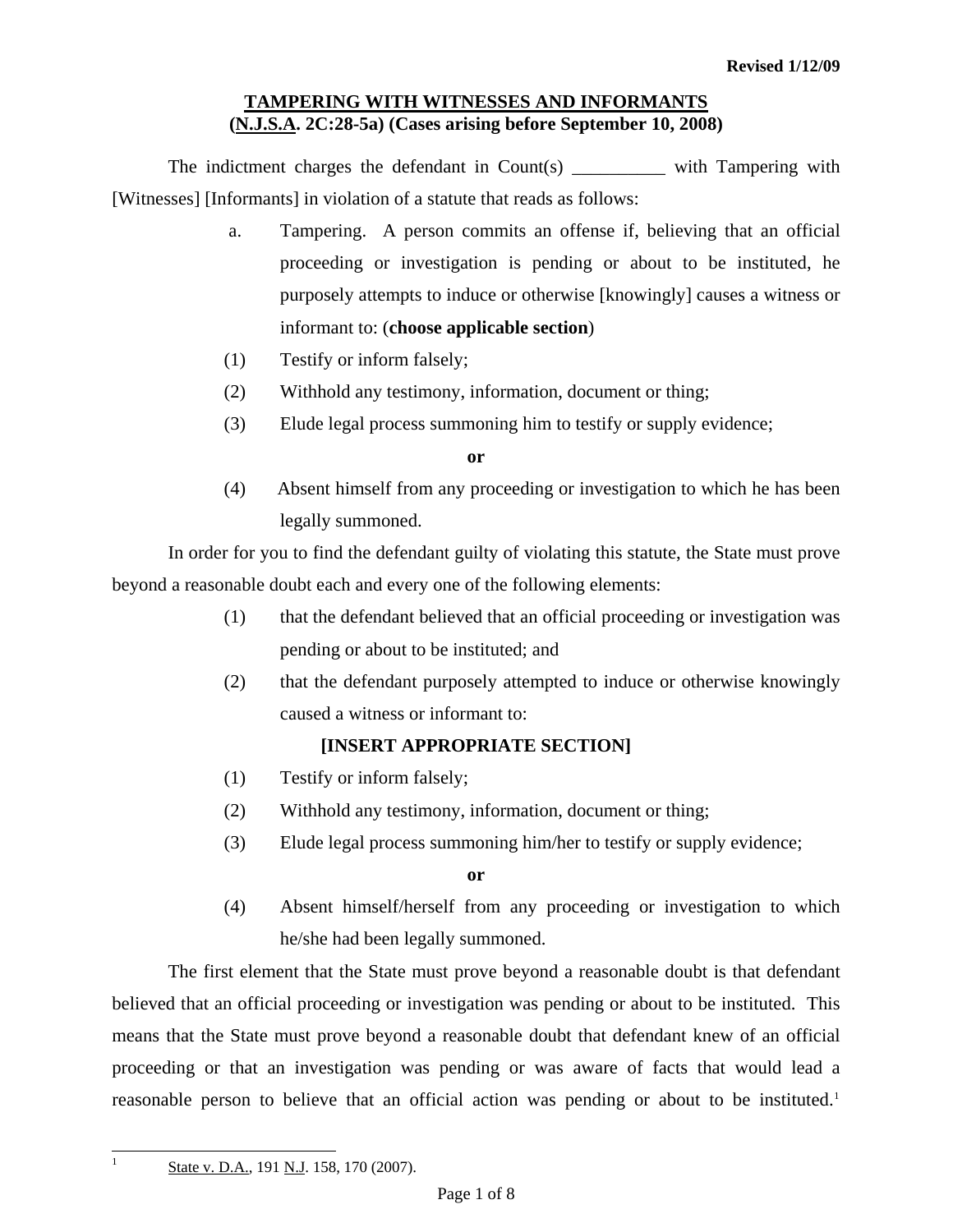"Official proceeding" is defined as:

A proceeding heard or which may be heard before any legislative, judicial, administrative or other governmental agency or official authorized to take evidence under oath, including any referee, hearing examiner, commissioner, notary or other person taking testimony or deposition in connection with any such proceedings.

 The second element that the State must prove beyond a reasonable doubt is that the defendant purposely attempted to induce or otherwise knowingly caused a [witness] [informant] to:

## **[INSERT APPROPRIATE SECTION]**

- (1) Testify or inform falsely;
- (2) Withhold any testimony, information, document or thing;
- (3) Elude legal process summoning him/her to testify or supply evidence; or
- (4) Absent himself/herself from any proceeding or investigation to which he/she had been legally summoned.

 A person acts knowingly with respect to the nature of his/her conduct or the attendant circumstances if he/she is aware that his/her conduct is of that nature, or that such circumstances exist, or he/she is aware of a high probability of their existence. [A person acts knowingly with respect to a result of his/her conduct if he/she is aware that it is practically certain that his/her conduct will cause such a result].<sup>[2](#page-0-1)</sup> "Knowingly," "with knowledge" or equivalent terms have the same meaning.

 Knowledge is a condition of the mind that cannot be seen and can only be determined by inferences drawn from the defendant's conduct, words or acts. It is not necessary for the State to prove the existence of such a mental state by direct evidence such as a statement by the defendant that he/she had a particular knowledge. It is within the power of the jury to find that the proof of knowledge has been furnished beyond a reasonable doubt by inferences which you may draw from the nature of the acts and circumstances surrounding the conduct of the defendant as they have been presented in the evidence you have heard and seen in this case.

 The second element also requires the State to prove beyond a reasonable doubt that defendant purposely<sup>[3](#page-1-0)</sup> attempted to induce or otherwise knowingly caused a [witness] [informant]

<span id="page-1-0"></span>3 In State v. Crescenzi, 224 N.J. Super. 142, 147 (App. Div. 1988), the Court noted that because this statute

<span id="page-1-1"></span> $\frac{1}{2}$ In State v. Speth, 323 N.J. Super. 67, 87 (App. Div. 1999), the Court held that the "practically certain" portion of the definition of knowledge "is not an element of the offense and is incompatible with the crime of witness tampering, as it would put undue weight on whether or not defendant's attempt was likely to succeed." But see the next footnote.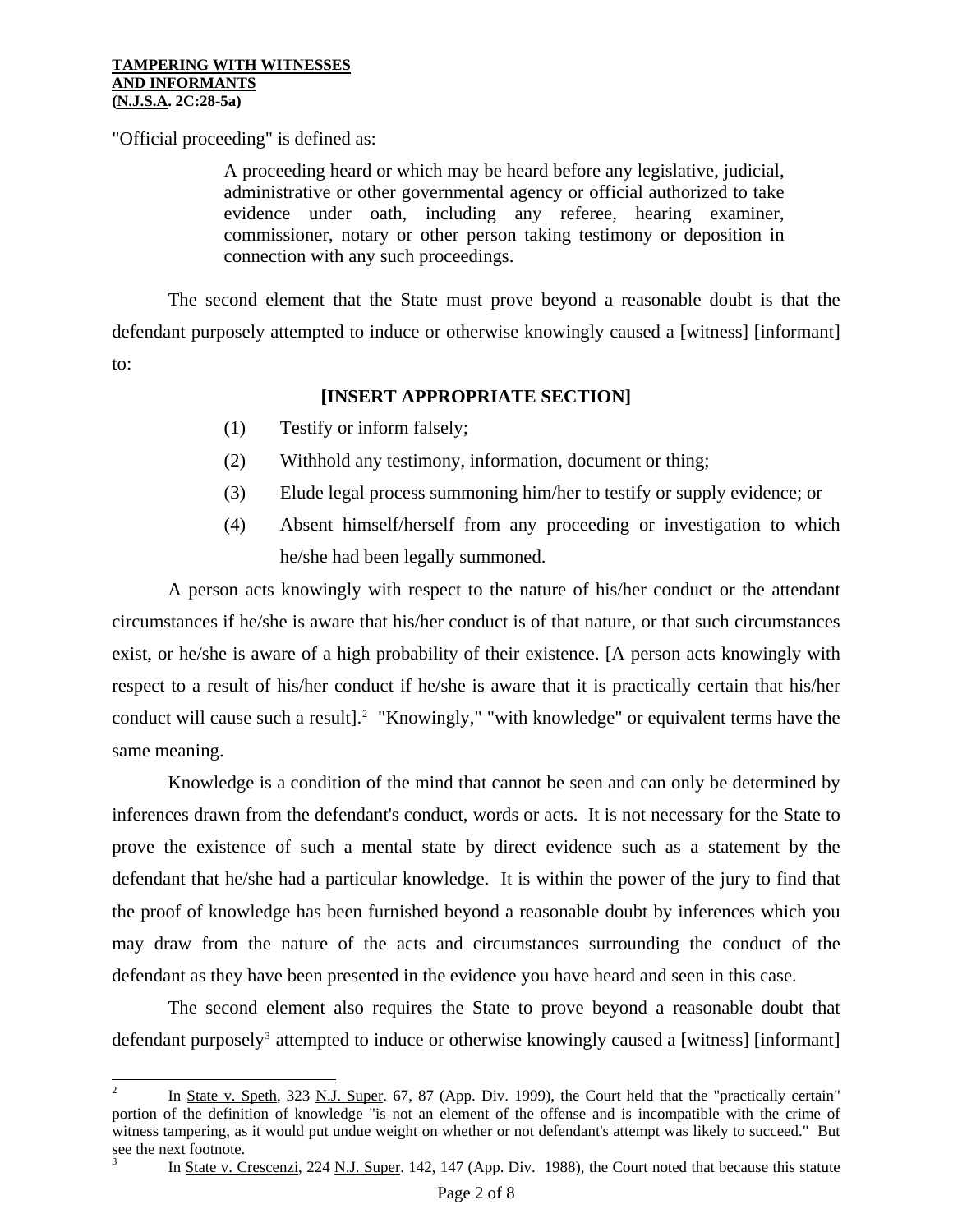to:

 $\overline{\phantom{a}}$ 

## **[INSERT APPROPRIATE SECTION]**

- (1) Testify or inform falsely;
- (2) Withhold any testimony, information, document or thing;
- (3) Elude legal process summoning him/her to testify or supply evidence; or
- (4) Absent himself/herself from any proceeding or investigation to which he/she had been legally summoned.

## **[INSTRUCT WHEN ATTEMPTED TAMPERING IS CHARGED]**

 The State contends that defendant purposely attempted to tamper with [name of witness/informant] by [describe criminal act(s) alleged].

 Before I explain the definition of an attempt, let me explain an important difference between an attempt and causing a [witness][informant] to \_\_\_\_\_\_\_\_\_\_. Although it is possible to cause a [witness][informant] to with knowledge, to be guilty of an attempt the defendant must act with purpose. In other words, the defendant must have the purpose to induce or cause a [witness][informant] to \_\_\_\_\_\_\_\_\_\_, in order to be guilty of attempting it.<sup>[4](#page-1-1)</sup>

The law provides that a person is guilty of an attempt to commit a crime if the person:<sup>[5](#page-2-0)</sup>

# **[Select the appropriate section]**

## **[(1) Attempt - Impossibility]**

 Purposely engages in conduct which would constitute the crime if the attendant circumstances were as a reasonable person would believe them to be;

uses the word "attempt" after "knowingly,"it is worthy of note that the inchoate offense of attempt, under N.J.S.A. 2C:5-1, incorporates a requirement for *purposeful* action or omission. The trial judge appropriately included this requirement in her charge" (emphasis in original). Two other published opinions take issue with this interpretation of the "knowingly attempts" element. See State v. Mendez, 345 N.J. Super. 498, 509 n. 6 (App. Div. 2001), affirmed on other grounds 175 N.J. 201 (2002); Speth, 323 N.J. Super. at 87-88. The New Jersey Supreme Court has not yet resolved these competing interpretations of the statute. See Mendez, 175 N.J. at 211. However, that Court has ruled, after Crescenzi but before the other cases cited, that if a trial court instructs a jury "that it [can] find defendant guilty of attempted [criminal conduct] on anything less than purposeful conduct, ... the charge conflicts with the statutory definition of "attempt' [and] also constitutes a logical impossibility." State v. Rhett, 127 N.J. 3, 7 (1993). In response to these conflicting authorities, the Committee has decided that the best way to avoid this legal or "logical impossibility" is to remove the word "knowingly" from its place before the word "attempt" and place it before the words "cause a witness or informant" to commit acts that unquestionably can be committed "knowingly." Note that the amendments to this statute enacted on September 10, 2008, resolve this problem by removing the word "attempts" from subsection a and replacing the phrase it is contained in with "knowingly engages in conduct which a reasonable person would believe would cause…."

<sup>4</sup>  $\frac{1}{5}$  State v. Rhett, 127 N.J. 3, 6-7 (1992); State v. Robinson, 136 N.J. 476, 485-86 (1994).

<span id="page-2-1"></span><span id="page-2-0"></span>Because all attempts must be purposeful, and because other portions of the statute include the requirement of purpose, the language in N.J.S.A. 2C:5-1a, "acting with the kind of culpability otherwise required for the commission of the crime," should not be charged.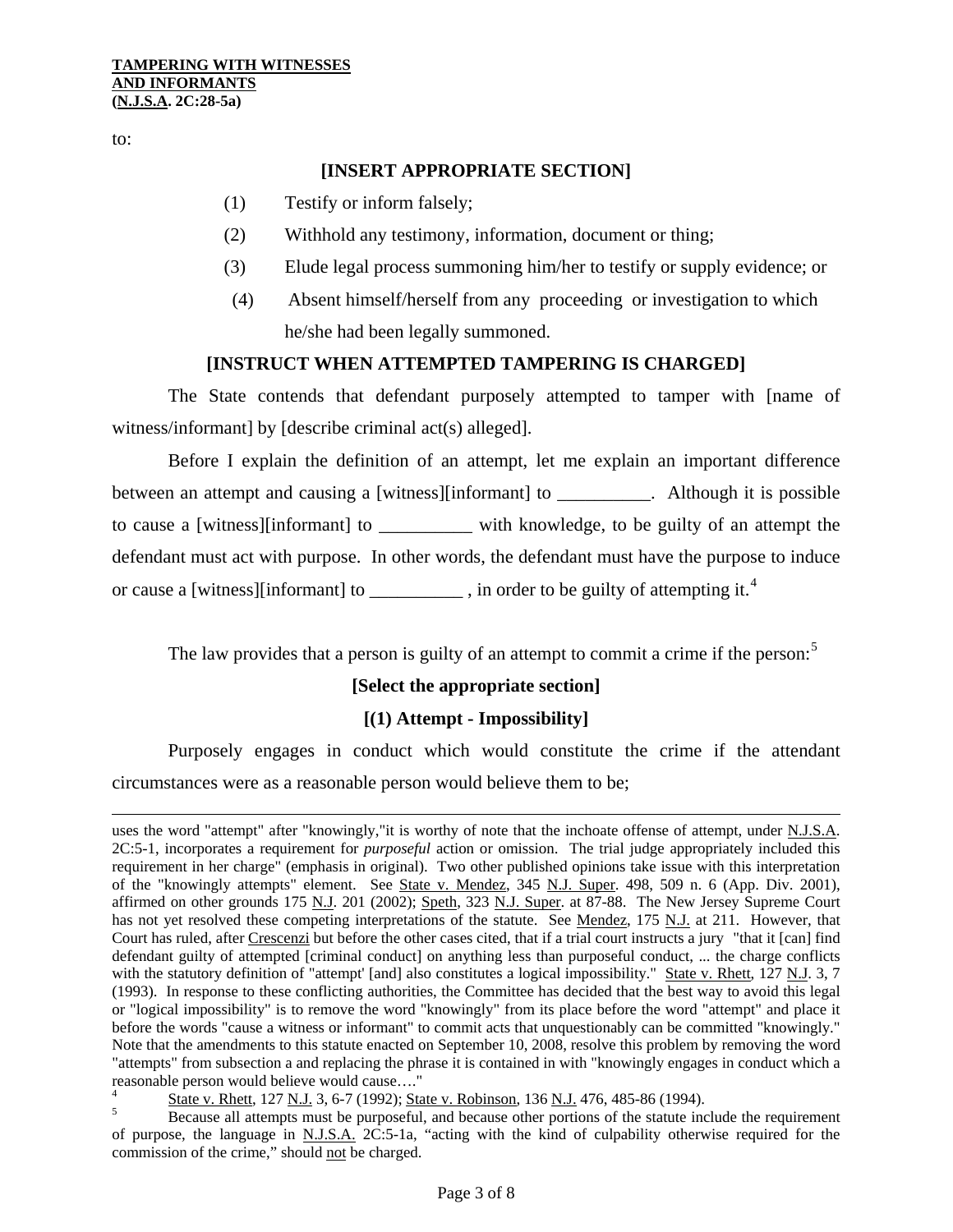#### **[or]**

#### **[(2) Attempt - When Causing a Particular Result is an Element of the Crime]**

 Does or omits to do anything with the purpose of causing [result] without further conduct on his part.

## **[or]**

#### **[(3) Attempt-Substantial Step]**

 Purposely does or omits to do anything which, under the circumstances as a reasonable person would believe them to be, is an act or omission constituting a substantial step in the course of conduct planned to culminate in his commission of the crime.

 Thus, in order to find the defendant guilty of a criminal attempt, the State must prove two elements beyond a reasonable doubt:

#### **[Select the appropriate section]**

#### **[(1) Attempt - Impossibility]**

 The first element is that the defendant acted purposely. A defendant acts purposely with respect to the nature of his/her conduct or a result thereof if it is his/her conscious object to engage in conduct of that nature or to cause such a result. A person act purposely with respect to attendant circumstances if he/she is aware of the existence of such circumstances or he/she believes or hopes that they exist.

 Purpose is a condition of the mind that cannot be seen and can only be determined by inferences drawn from the defendant's conduct, words or acts. It is not necessary for the State to prove the existence of such a mental state by direct evidence such as a statement by the defendant that he/she had a particular purpose. It is within the power of the jury to find that the proof of purpose has been furnished beyond a reasonable doubt by inferences which you may draw from the nature of the acts and circumstances surrounding the conduct of the defendant as they have been presented in the evidence you have heard and seen in this case.

 The second element is that the defendant engaged in conduct which would constitute the crime of \_\_\_\_\_\_\_\_\_\_\_\_\_\_ had the facts been as a reasonable person would have believed them to be.

## **[Here define the crime allegedly attempted if it has not been defined already, or refer jurors to the definition previously charged.]**

 If the accused purposely engaged in conduct that would constitute the crime of had the facts been as a reasonable person would have believed them to be, you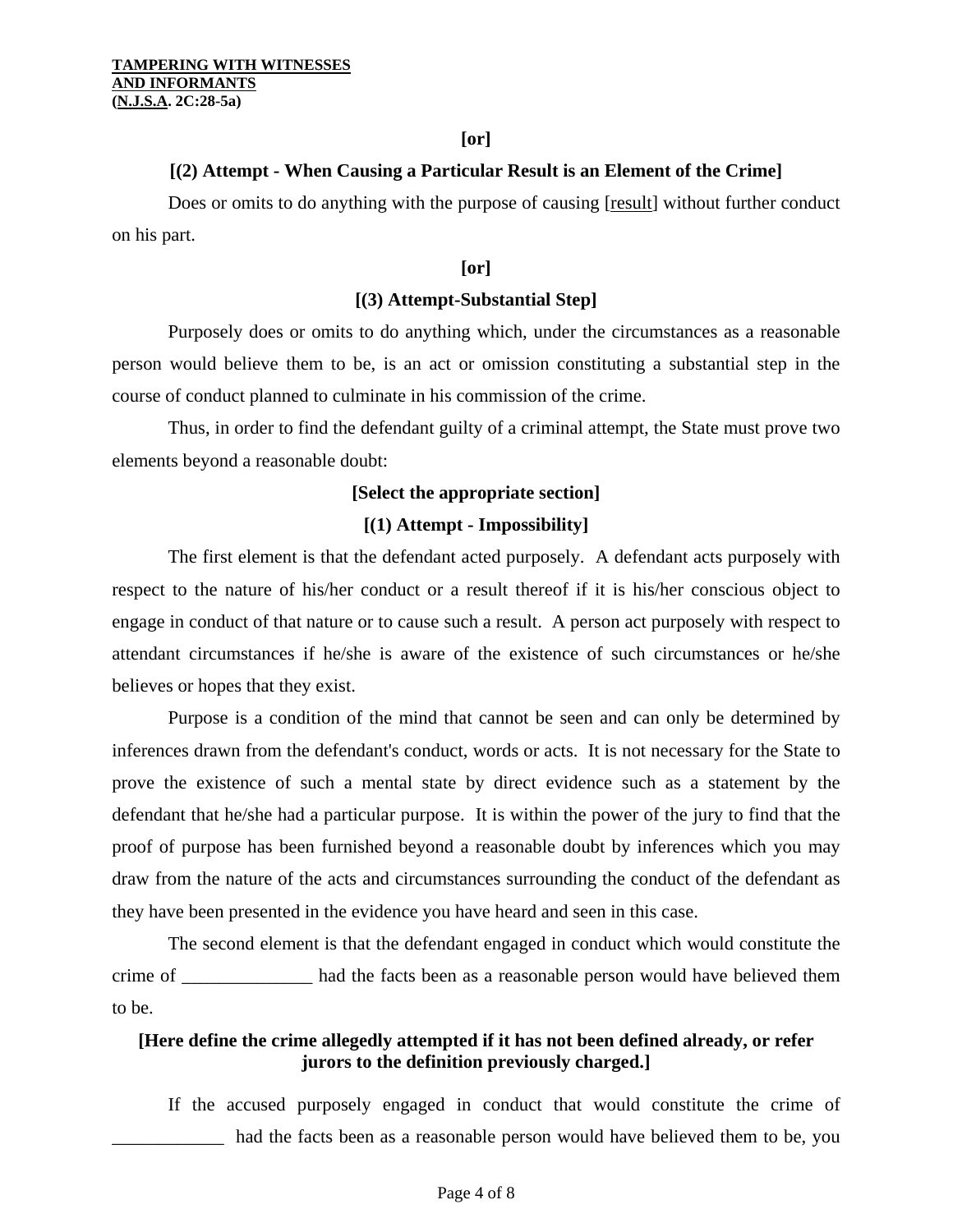l

should consider that conduct as evidence of guilt of attempt to commit \_\_\_\_\_\_\_\_\_\_\_\_\_. It does not matter that the defendant failed to accomplish his/her intended result because the facts were not as a reasonable person would have believed them to be; it is no defense that the defendant could not succeed in reaching his/her intended result because of circumstances unknown to him/her. However, there cannot be an attempt to commit a crime unless the attempt, if completed, would have constituted the crime.<sup>[6](#page-2-1)</sup>

#### **[or]**

## **[(2) When Causing a Particular Result is an Element of the Crime.]**

 First, that the defendant had the purpose to cause [here state the result that is an element of the alleged attempted crime]. A defendant acts purposely with respect to the nature of his/her conduct or a result thereof if it is his/her conscious object to engage in conduct of that nature or to cause such a result. A person acts purposely with respect to attendant circumstances if he/she is aware of the existence of such circumstances or he/she believes or hopes that they exist.

 Purpose is a condition of the mind that cannot be seen and can only be determined by inferences drawn from the defendant's conduct, words or acts. It is not necessary for the State to prove the existence of such a mental state by direct evidence such as a statement by the defendant that he/she had a particular purpose. It is within the power of the jury to find that the proof of purpose has been furnished beyond a reasonable doubt by inferences which you may draw from the nature of the acts and circumstances surrounding the conduct of the defendant as they have been presented in the evidence you have heard and seen in this case.

The second element is that the defendant did or omitted to do anything to cause [state the result which is an element] without further conduct or action on his/her part. Where the accused has done all that he/she believes necessary to cause [state the result which is an element], you should consider that as evidence of guilt of an attempt to commit\_\_\_\_\_\_\_\_\_\_\_\_.

## **[or]**

## **[(3) Substantial Step]**

First, that the defendant had the purpose to committing the crime of \_\_\_\_\_\_\_\_\_. A defendant acts purposely with respect to the nature of his/her conduct or a result thereof if it is his/her conscious object to engage in conduct of that nature or to cause such a result. A person acts purposely with respect to attendant circumstances if he/she is aware of the existence of such

<span id="page-4-0"></span><sup>6</sup> Final Report of the New Jersey Criminal Law Revision Commission, Vol. II: Commentary, pp.114-115, quoting from State v. Moretti, 52 N.J. 182, 186-90 (1968). N.J.S.A. 2C:5-1a(1) rejects outright the defense of impossibility.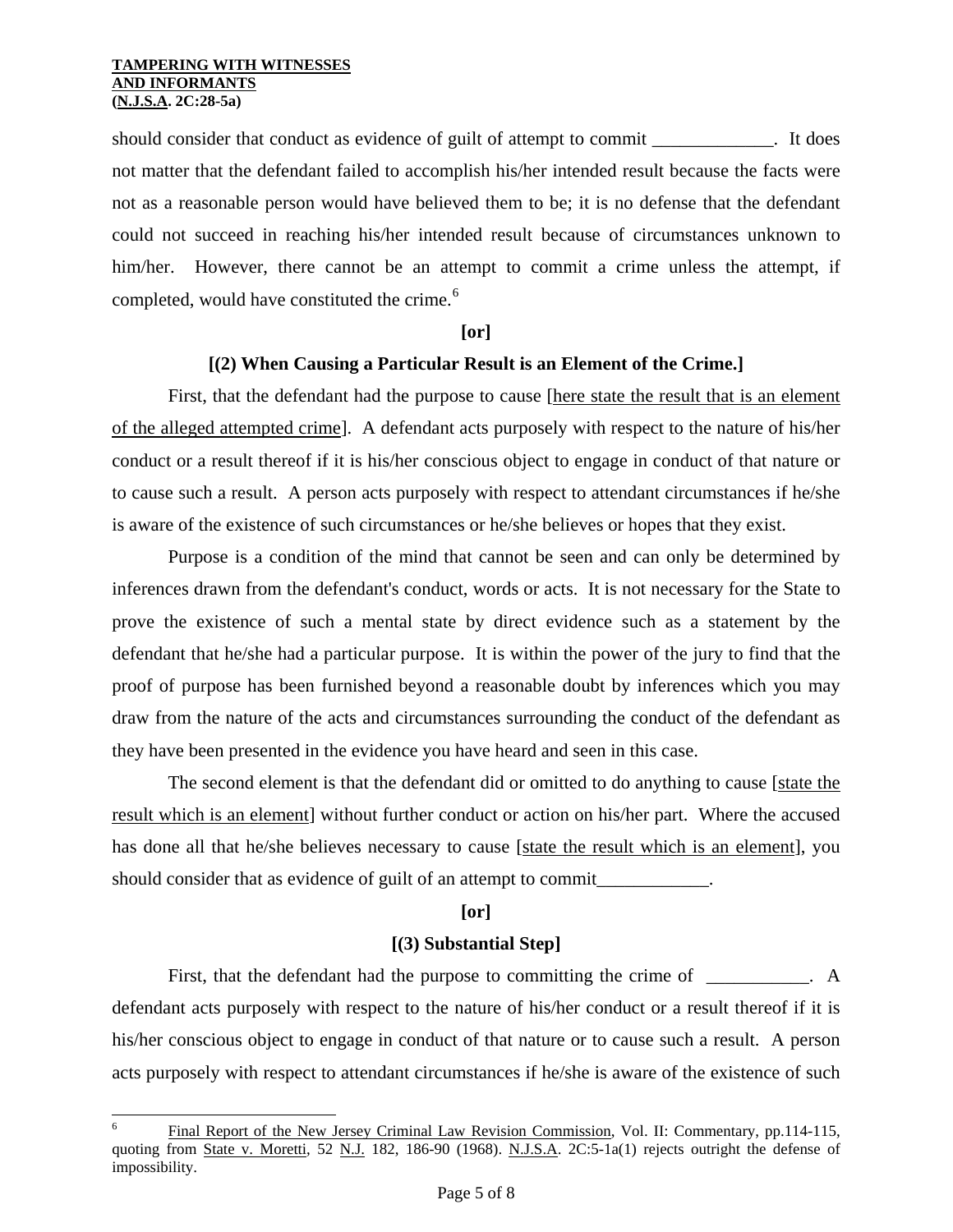#### **TAMPERING WITH WITNESSES AND INFORMANTS (N.J.S.A. 2C:28-5a)**

circumstances or he/she believes or hopes that they exist.

 Purpose is a condition of the mind that cannot be seen and can only be determined by inferences drawn from the defendant's conduct, words or acts. It is not necessary for the State to prove the existence of such a mental state by direct evidence such as a statement by the defendant that he/she had a particular purpose. It is within the power of the jury to find that the proof of purpose has been furnished beyond a reasonable doubt by inferences which you may draw from the nature of the acts and circumstances surrounding the conduct of the defendant as they have been presented in the evidence you have heard and seen in this case.

 The second element is that the defendant purposely did or omitted to do anything, which, under the circumstances as a reasonable person would believe them to be, is an act or omission that is a substantial step in the course of conduct planned to culminate in his/her commission of the crime. However, the step taken must strongly show the defendant's criminal purpose. That is, the step taken must be substantial and not just a very remote preparatory act, and must show that the accused has a firmness of criminal purpose.

## **[Charge Where Appropriate]**

# **RENUNCIATION OF CRIMINAL PURPOSE**

# **[To be used when the defendant's conduct would otherwise constitute an attempt under Section 2 or 3 above]**

 As part of the defendant's denial of guilt, the defendant raised the defense of renunciation of criminal purpose.

 The accused must prove, by a preponderance of the evidence, that he/she abandoned his/her effort to commit the crime or otherwise prevented its commission under circumstances that show a complete and voluntary decision to renounce his/her criminal purpose. The abandonment of the criminal effort must begin with the defendant and not be forced upon him/her by some outside event, such as police intervention.<sup>[7](#page-4-0)</sup> Renunciation of criminal purpose is not voluntary if the reason for it is that it seems more likely that defendant will be detected or caught, or the objective seems more difficult than it did at the beginning of the course of conduct. Renunciation is not complete if the defendant only decides to postpone the criminal conduct to a better time or to focus on another but similar objective or victim. If mere abandonment of the criminal effort is not enough to prevent the offense, then the defendant must

Code Commentary at 124.

<span id="page-5-0"></span>-<br>7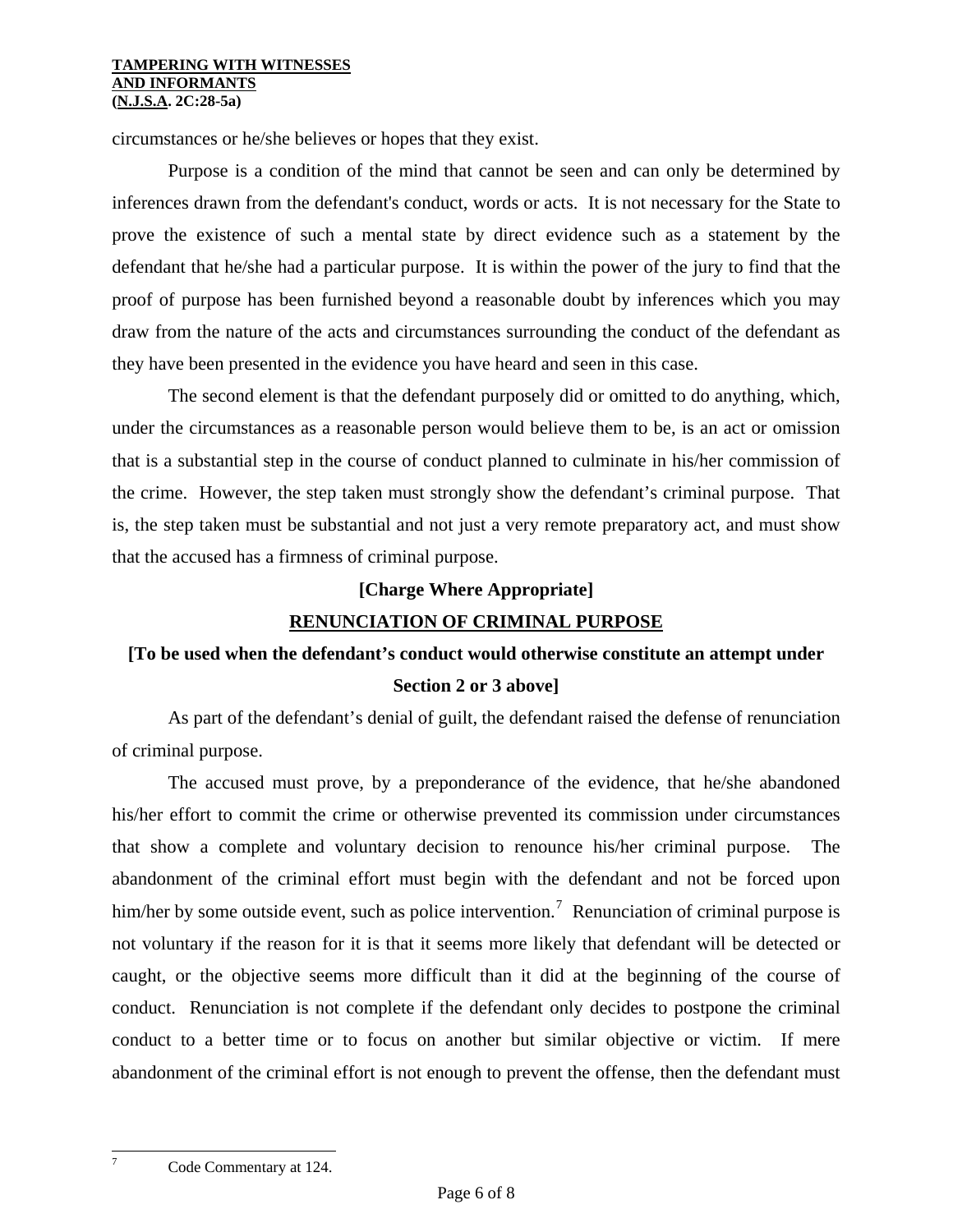#### **TAMPERING WITH WITNESSES AND INFORMANTS (N.J.S.A. 2C:28-5a)**

have taken further and affirmative steps that actually prevented the commission of the offense.<sup>[8](#page-5-0)</sup>

 As I stated, the defendant must prove renunciation by a preponderance of the evidence. I previously explained that the State has the burden of proving every element of the crime(s) charged beyond a reasonable doubt. The burden of proving renunciation by a preponderance of the evidence is a lesser burden. It simply means that the defendant has the burden of establishing that the evidence supporting renunciation is more likely true than not. Another way to describe it is the greater weight of the believable evidence in the case. It does not necessarily mean the evidence of the greater number of witnesses, but rather, the evidence that carries the greater convincing power in your minds. I remind you, however, that the burden of proving every element of the attempt to commit\_\_\_\_\_\_\_\_\_\_\_as I have previously defined it is always on the State and never on the defendant.

If you find that the State has failed to prove any one of these elements beyond a reasonable doubt, then you must find the defendant not guilty of an attempt to commit commit commit Also, if you find the State has proven each of these elements beyond a reasonable doubt, but that the defendant has established by a preponderance of the evidence that he/she renounced his/her criminal purpose, then you must find the defendant not guilty. However, if you find that the State has proven each of these elements beyond a reasonable doubt and the defendant has failed to establish renunciation by a preponderance of the evidence, then you must find the defendant guilty.

## **[CHARGE IN ALL CASES]**

 If the State has failed to prove any one or more of the elements as I have described them to you beyond a reasonable doubt, you must find the defendant not guilty of tampering with [witnesses] [informants]. If the State has proven every element beyond a reasonable doubt, you must find the defendant guilty of the crime of tampering with [witnesses] [informants].

# **[GRADING]**

 If you find that the State has proven defendant guilty beyond a reasonable doubt of this crime, then you must determine whether or not the State has proven beyond a reasonable doubt that the defendant employed force or threat of force. "Force" means any degree of physical power or strength used against another person, even though it entails no pain or bodily harm and leaves no mark.<sup>[9](#page-6-0)</sup> "Threat of force" means that the words or actions of the defendant must be of

 8 Id. at 125.

<span id="page-6-0"></span>See Model Charge, N.J.S.A. 2C:15-1, Robbery in Second Degree and Model Charge, N.J.S.A. 2C:29-5, Escape; State v. Brannon, 178 N.J. 500, 510 (2004).